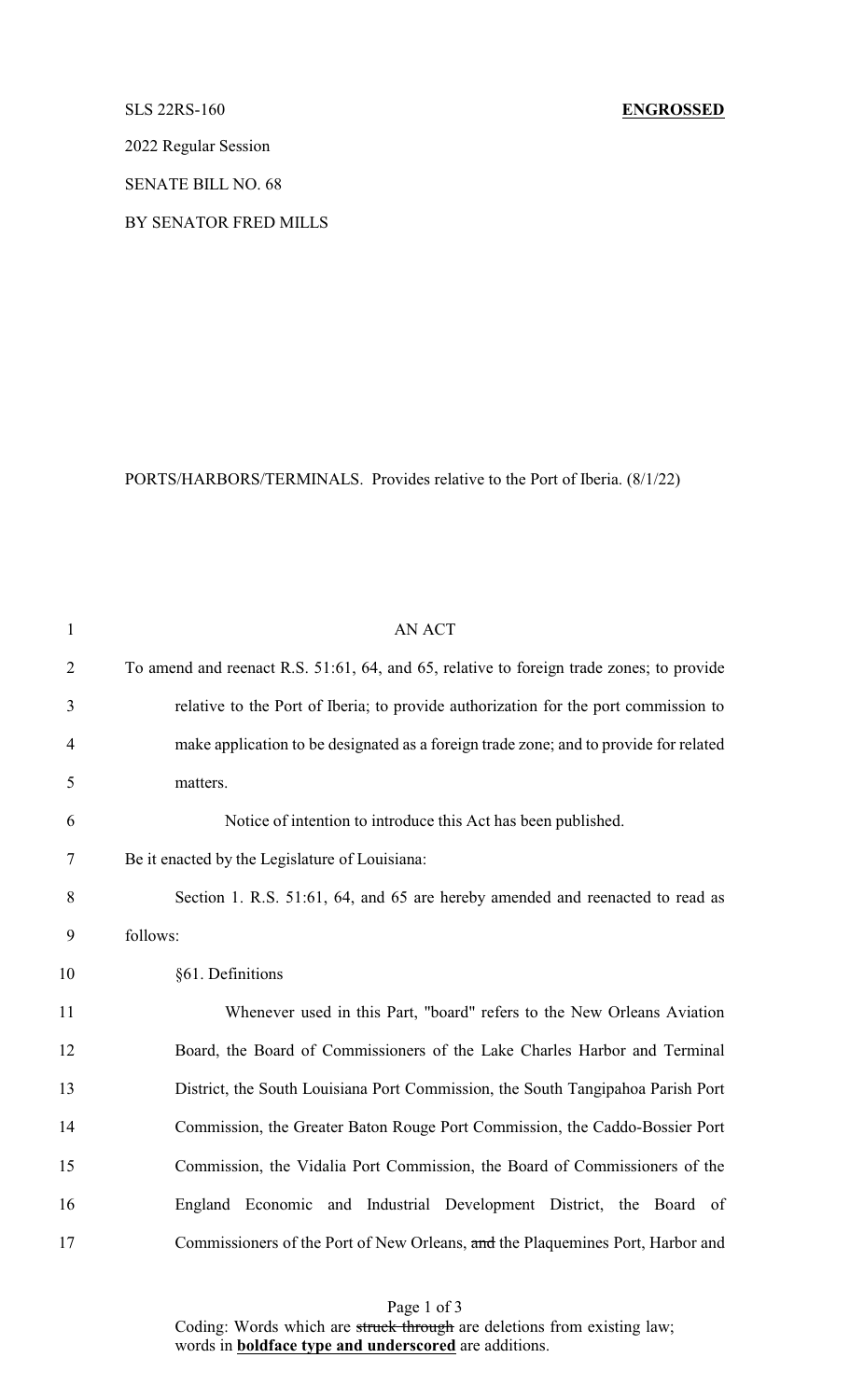| $\mathbf{1}$   | Terminal District, and the Port of Iberia District Board of Commissioners, and       |
|----------------|--------------------------------------------------------------------------------------|
| $\overline{2}$ | in addition, any port commission or port, harbor, and terminal district, the New     |
| 3              | Orleans Regional Business Park, and any airport with an industrial park or property  |
| 4              | designated for industrial development.                                               |
| 5              | *<br>$\ast$<br>∗                                                                     |
| 6              | §64. Buildings or enclosures                                                         |
| 7              | The board may lease the right to do so or may erect, maintain, and operate           |
| 8              | any structures, buildings, or enclosures as may be necessary or proper for           |
| 9              | establishing and operating any foreign trade zones or subzones that may be           |
| 10             | established in the New Orleans International Airport, the South Louisiana Port       |
| 11             | Commission, the Lake Charles Harbor and Terminal District, the South Tangipahoa      |
| 12             | Parish Port Commission, the Greater Baton Rouge Port Commission, the                 |
| 13             | Caddo-Bossier Port Commission, the Vidalia Port Commission, the England              |
| 14             | Economic and Industrial Development District, the Port of New Orleans, the           |
| 15             | Plaquemines Port, Harbor and Terminal District, the Port of Iberia District Board    |
| 16             | of Commissioners, or any port commission or port, harbor, and terminal district, the |
| 17             | New Orleans Regional Business Park, and any airport commission with an industrial    |
| 18             | park or property designated for industrial development under and by virtue of 19     |
| 19             | U.S.C. §81a et seq.                                                                  |
| 20             | §65. Extent of authority of commissioners                                            |
| 21             | The authority granted in this Part to the board confers on the board the right       |

 to do all things necessary and proper to carry into effect the establishing, maintaining, and operating of foreign trade zones in the New Orleans International Airport, the South Louisiana Port Commission, the Lake Charles Harbor and Terminal District, the Port of New Orleans, the South Tangipahoa Parish Port Commission, theCaddo-Bossier Port Commission, the Vidalia Port Commission, the England Economic and Industrial Development District, or the Greater Baton Rouge Port Commission, the Plaquemines Port, Harbor and Terminal District, **and the Port of Iberia District Board of Commissioners,** or any port commission or port,

Page 2 of 3 Coding: Words which are struck through are deletions from existing law; words in **boldface type and underscored** are additions.